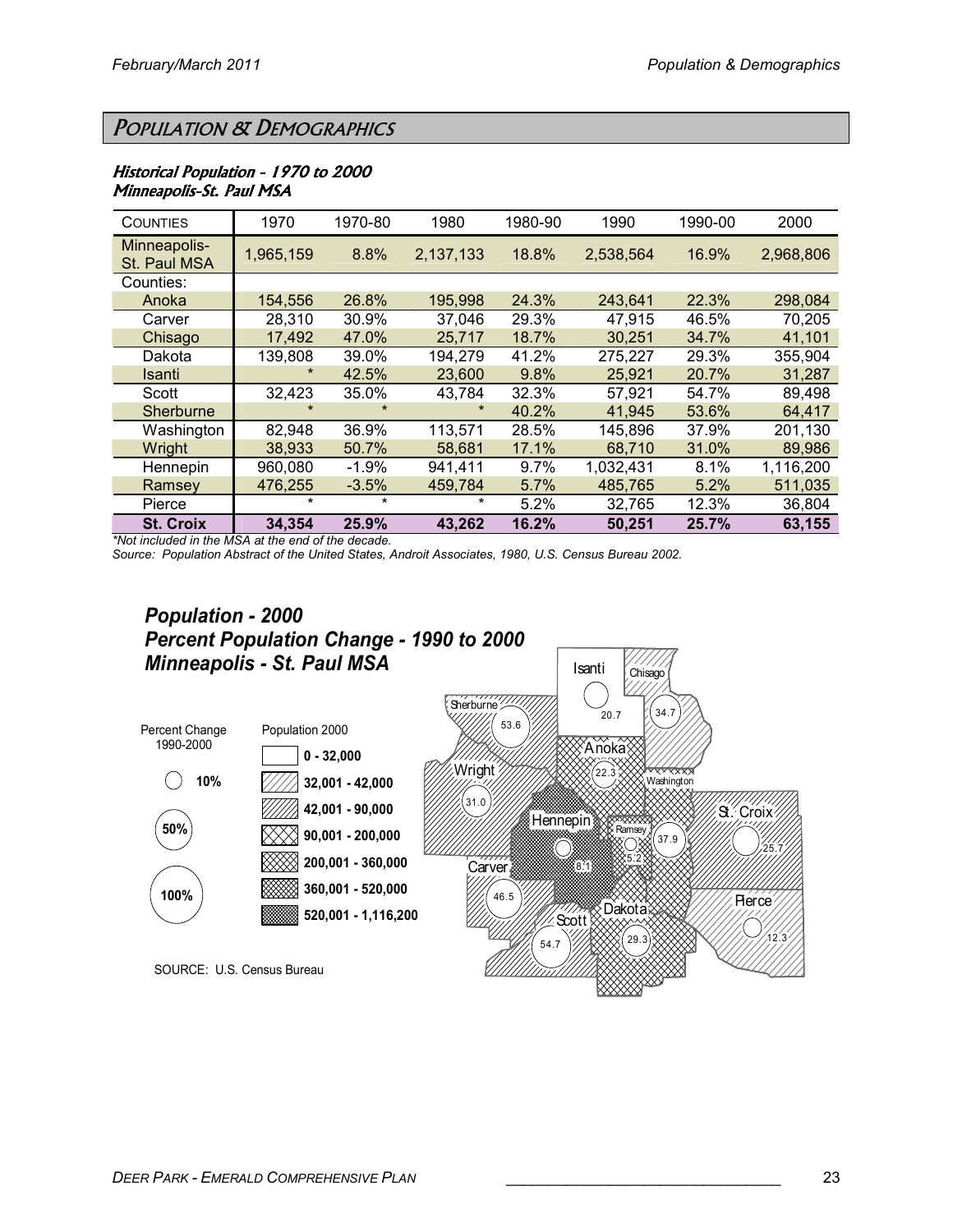- St. Croix County became part of the Minneapolis-St. Paul Metropolitan Statistical Area (MSA) in 1973 based on the results of the 1970 census. The MSA now has just under 3 million people.
- St. Croix County ranks 10th in population among the 13 counties in the MSA.
- The county's proximity to the Minneapolis/St. Paul job market accounts for the population growth the County has been experiencing since 1960.
- From 1990 to 2000, the County grew 25.7 percent. That was about 10 percent faster than the metro area as a whole, but five to 10 percent slower than the nearest Minnesota counties.
- However, percentage changes do not always convey the complete picture. During the 1990's the County grew by about 13,000 people, but its neighbor, Washington County grew four times as much, about 55,000 people, during the same period.
- From 1990-2000, St. Croix County was the second fastest growing county in terms of percentage growth and the 11th fastest growing county in numerical growth within the State of Wisconsin.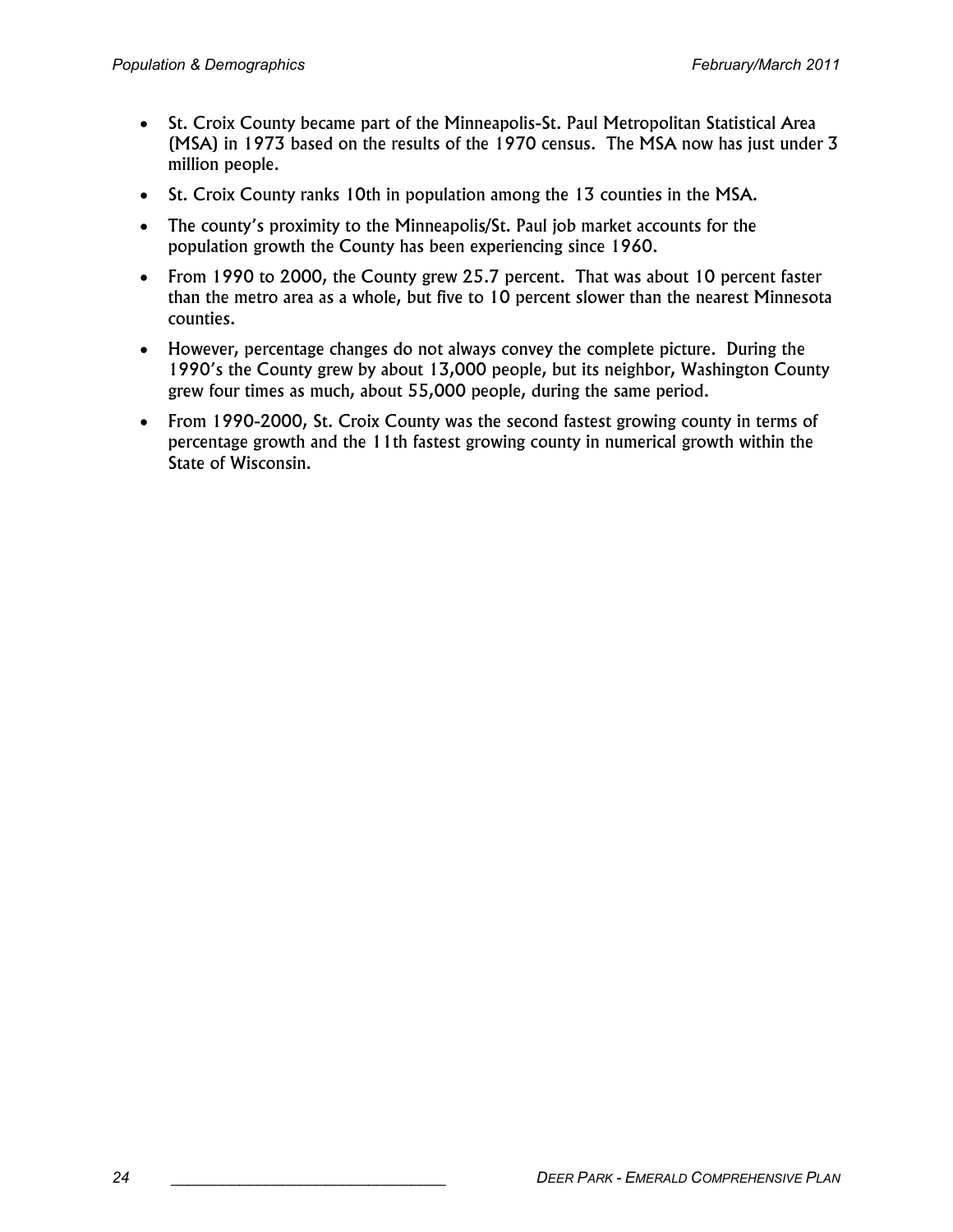### Historic Population by Minor Civil Division – 1960 to 2000 **St. Croix County**

| <b>MUNICIPALITY</b>               |             |             | <b>CENSUS</b> |             |                |              | <b>PERCENT CHANGE</b> |         |           |
|-----------------------------------|-------------|-------------|---------------|-------------|----------------|--------------|-----------------------|---------|-----------|
| <b>Towns</b>                      | 1960        | 1970        | 1980          | 1990        | 2000           | 60-70        | 70-80                 | 80-90   | 90-00     |
| Baldwin                           | 833         | 890         | 943           | 911         | 903            | 6.8          | 6.0                   | $-3.4$  | $-0.9$    |
| Cady                              | 762         | 670         | 724           | 643         | 710            | $-12.1$      | 8.1                   | $-11.2$ | 10.4      |
| Cylon                             | 614         | 620         | 717           | 639         | 629            | .9           | 15.7                  | $-10.9$ | $-1.6$    |
| <b>Eau Galle</b>                  | 717         | 720         | 897           | 756         | 882            | $\mathbf{A}$ | 24.6                  | $-15.7$ | 16.7      |
| <b>Emerald</b>                    | 647         | 588         | 638           | 630         | 691            | $-9.1$       | 8.5                   | $-1.3$  | 9.7       |
| <b>Erin Prairie</b>               | 499         | 516         | 661           | 647         | 658            | 3.4          | 28.1                  | $-2.1$  | 1.7       |
| Forest                            | 674         | 649         | 631           | 614         | 590            | $-3.7$       | $-2.8$                | $-2.7$  | $-3.9$    |
| Glenwood                          | 835         | 764         | 715           | 700         | 755            | $-8.5$       | $-6.4$                | $-2.1$  | 7.9       |
| Hammond                           | 773         | 764         | 822           | 819         | 947            | $-1.2$       | 7.6                   | $-4$    | 15.6      |
| Hudson                            | 649         | 925         | 2,012         | 3,692       | 6213           | 42.5         | 117.6                 | 83.5    | 68.3      |
| Kinnickinnic                      | 667         | 755         | 1,051         | 1,139       | 1400           | 13.2         | 39.2                  | 8.4     | 22.9      |
| <b>Pleasant Valley</b>            | 310         | 330         | 360           | 384         | 430            | 6.5          | 9.1                   | 6.7     | 12.0      |
| Richmond                          | 701         | 1,091       | 1,338         | 1,400       | 1556           | 55.6         | 22.6                  | 4.6     | 11.1      |
| <b>Rush River</b>                 | 403         | 439         | 476           | 419         | 498            | 8.9          | 8.4                   | $-12.0$ | 18.9      |
| St. Joseph                        | 1,068       | 1,357       | 2,180         | 2,657       | 3436           | 27.1         | 60.7                  | 21.9    | 29.3      |
| Somerset                          | 976         | 1,185       | 1,833         | 1,975       | 2644           | 21.4         | 54.7                  | 7.8     | 34.3      |
| Springfield                       | 814         | 811         | 816           | 772         | 808            | $-.4$        | 6.6                   | $-5.4$  | 4.7       |
| <b>Stanton</b>                    | 640         | 975         | 1,083         | 1,042       | 1003           | 52.3         | 11.1                  | $-3.8$  | $-3.7$    |
| <b>Star Prairie</b>               | 1,015       | 1,390       | 1,900         | 2,098       | 2944           | 37.0         | 36.7                  | 10.4    | 40.3      |
| Troy                              | 845         | 1,517       | 2,326         | 2,850       | 3661           | 79.5         | 53.3                  | 22.5    | 28.5      |
| Warren                            | 614         | 622         | 897           | 1,008       | 1320           | 1.3          | 44.2                  | 12.4    | 31.0      |
| <b>Subtotal</b>                   | 15,056      | 17,578      | 23,020        | 25,795      | 32,678         | 16.8         | 31.0                  | 12.1    | 26.7      |
| <b>Villages/Cities</b>            | 1960        | 1970        | 1980          | 1990        | 2000           | 60-70        | 70-80                 | 80-90   | $90 - 00$ |
| <b>Baldwin</b>                    | 1,184       | 1,399       | 1,620         | 2,022       | 2667           | 18.2         | 15.8                  | 24.8    | 31.9      |
| <b>Deer Park</b>                  | 221         | 217         | 232           | 237         | 227            | $-1.8$       | 6.9                   | 2.2     | $-4.2$    |
| Hammond                           | 645         | 768         | 991           | 1,097       | 1153           | 19.1         | 29.0                  | 10.7    | 5.1       |
| North Hudson                      | 1,019       | 1,547       | 2,218         | 3,101       | 3463           | 51.8         | 43.4                  | 39.8    | 11.7      |
| <b>Roberts</b>                    | 308         | 484         | 833           | 1,043       | 969            | 57.1         | 72.1                  | 25.2    | $-7.1$    |
| Somerset                          | 729         | 778         | 860           | 1,065       | 1556           | 6.7          | 10.5                  | 23.8    | 45.1      |
| <b>Spring Valley</b>              | $\mathbf 0$ | $\mathbf 0$ | $\mathbf 0$   | $\mathbf 0$ | $\overline{2}$ | 0.0          | 0.0                   | 0.0     | 100.0     |
| <b>Star Prairie</b>               | 331         | 362         | 420           | 507         | 574            | 9.4          | 16.0                  | 20.7    | 13.2      |
| Wilson                            | 140         | 130         | 155           | 163         | 176            | $-7.1$       | 19.2                  | 5.2     | 8.0       |
| Woodville                         | 430         | 522         | 725           | 942         | 1104           | 21.4         | 38.9                  | 30.0    | 17.2      |
| <b>Glenwood City</b>              | 835         | 822         | 950           | 1,026       | 1183           | $-1.6$       | 15.6                  | 8.0     | 15.3      |
| Hudson                            | 4,325       | 5,049       | 5,434         | 6,378       | 8775           | 16.7         | 7.6                   | 17.4    | 37.6      |
| <b>New Richmond</b>               | 3,316       | 3,707       | 4,306         | 5,106       | 6310           | 11.8         | 16.2                  | 18.6    | 23.6      |
| River Falls*                      | 625         | 991         | 1,498         | 1,769       | 2318           | 58.6         | 51.1                  | 15.3    | 31.0      |
| <b>Subtotal</b>                   | 14,108      | 16,776      | 20,242        | 24,456      | 30,477         | 18.9         | 20.7                  | 20.8    | 24.6      |
| <b>St. Croix</b><br><b>County</b> | 29,164      | 34,354      | 43,262        | 50,251      | 63,155         | 17.8         | 25.9                  | 16.2    | 25.7      |

Source: U.S. Census, 1960-2000 \*Portion in St. Croix County. Project communities are designated in bold type.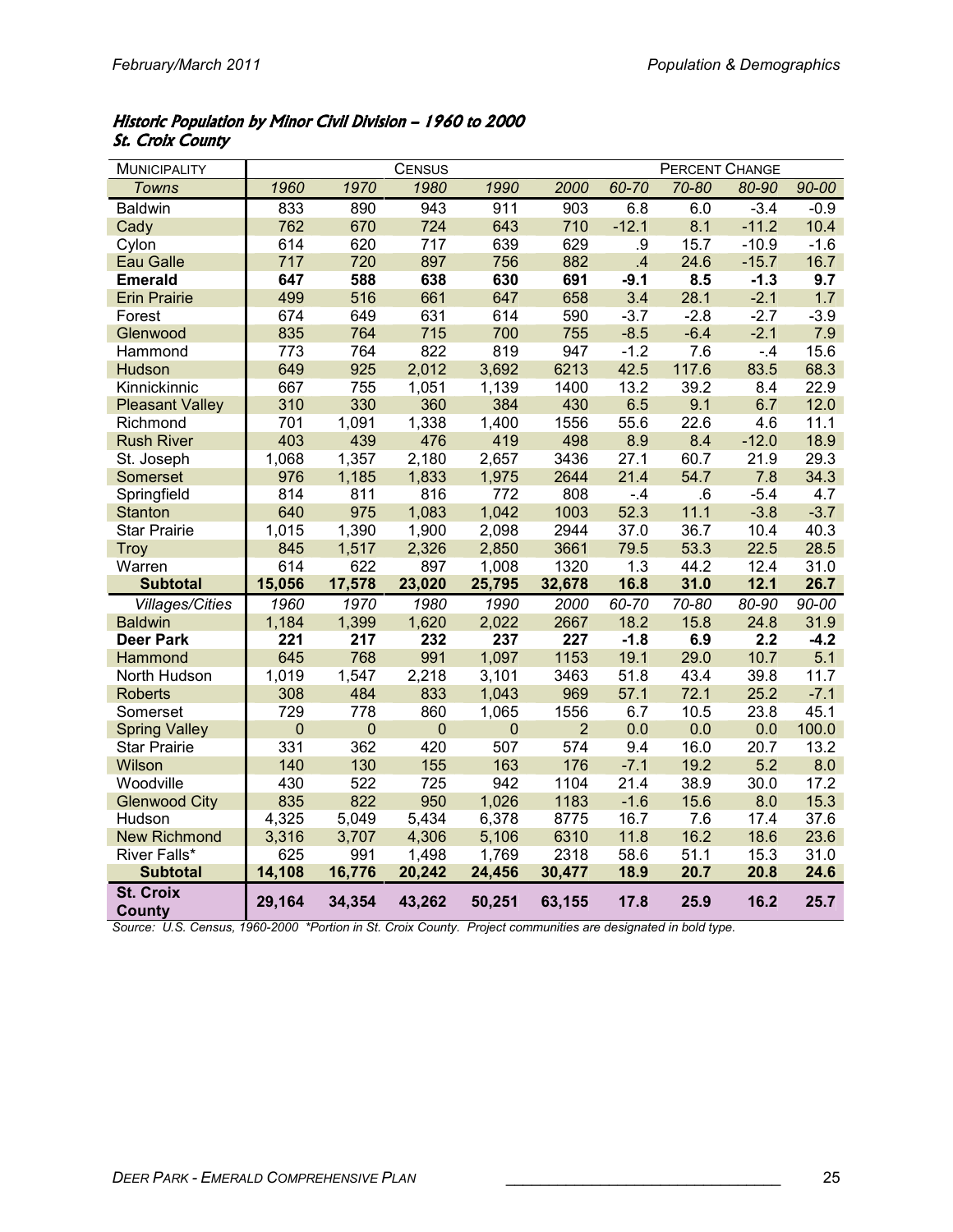## Population 2000 St. Croix County - Deer Park & Emerald



- In St. Croix County, from 1960 to 2000, there was a pattern of greater population increases in the 70's and 90's and lesser population increases in the 60's and 80's. These patterns reflected national demographic and cyclical economic trends.
- Population growth in unincorporated areas grew slightly more and faster than incorporated areas between 1990 and 2000.
- From 1970 to 2000 the growth rate in the Village of Deer Park was mostly flat. The community experienced both population decreases and increases but these were small enough that the net increase was only about 15 residents.
- Deer Park's growth rate was substantially below the County's but very similar to the surrounding communities' growth rates.
- Since 2000 the Village of Deer Park has continued to remain flat with some possible loss of residents. This decrease is not typical for similar-sized communities in the county. It may be caused by a lack of employment opportunities in the area.
- The Town of Emerald grew by about 9 percent from 1970 to1980, stayed fairly flat with a slightly negative rate in the 80's and then grew about 10 percent from1990 to 2000. The net population growth was about 100 residents.
- Generally the growth rate in Emerald was similar to the surrounding communities.
- The overall modest growth rates in these two communities reflects changes in the farm population, a decline in large farm families, an increase in farm size and an aging rural population.
- Since 2000, the Town of Emerald's population has grown to about 800 residents according to the Wisconsin Department of Administration's official estimates. This growth is equivalent to the growth of the past three decades, over100 residents, for an increase of 16 percent. The rate generally reflects the heated housing market of the early 2000's and the continued preference by some citizens for more rural housing locations.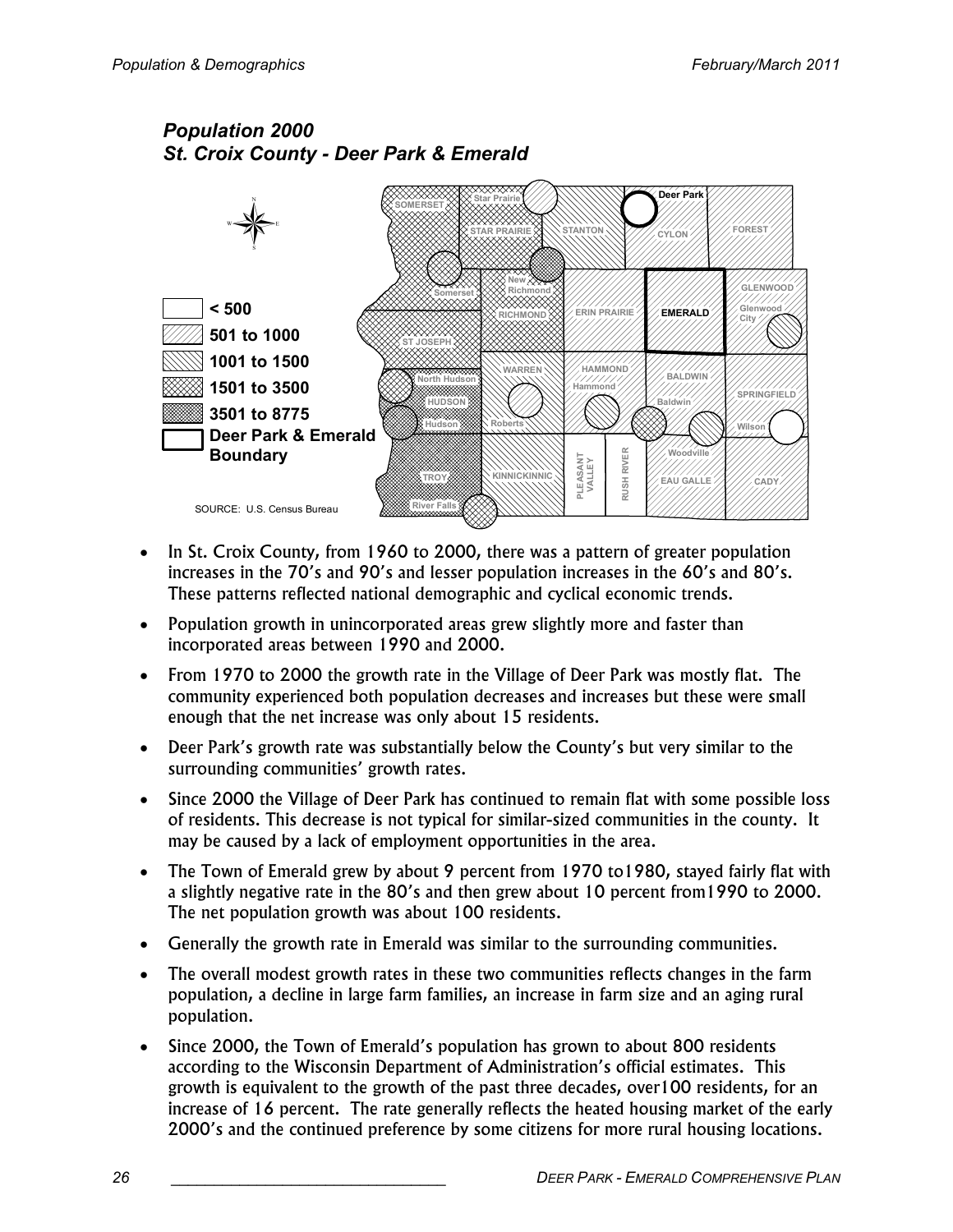

- The fastest population growth in St. Croix County occurred in the western communities. The eastern communities generally grew slower and some lost population.
- The Town of Emerald was in the second lowest growth tier for all communities in St. Croix County.
- From 1980 through 2000, the Town of Emerald's growth rate was moderate but steady compared to most surrounding communities. Other than Glenwood, the neighboring towns lost population from 1980 to 2000.
- Deer Park's population growth rate from 1980 to 2000 generally remained flat with a slight increase in population from 1980 to 1990 but dropping back down by 2000.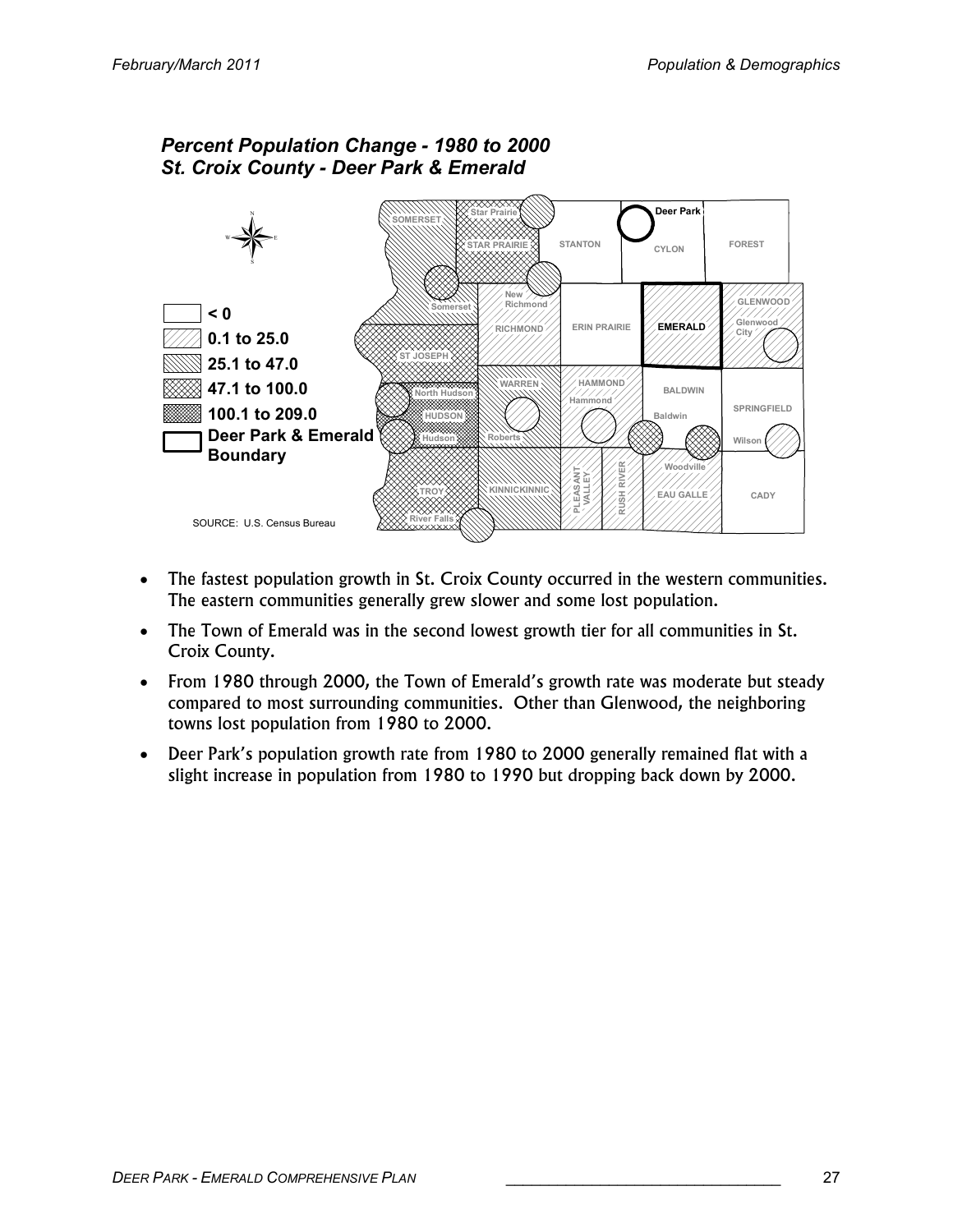### Components of Population Change -- 1950 to 2000 **St. Croix County**

| COMPONENT                        | 1950-1960 | 1960-1970 | 1970-1980 | 1980-1990 | 1990-2000 |
|----------------------------------|-----------|-----------|-----------|-----------|-----------|
| <b>Births</b>                    | 7.016     | 6,872     | 6,544     | 7,859     | 7,696     |
| Deaths                           | 2,606     | 2,880     | 3.136     | 3,542     | 4,144     |
| <b>Total Natural Increase</b>    | 4,410     | 3,992     | 3,408     | 4,317     | 3,552     |
| Natural Increase Rate*           | 15.1%     | 11.6%     | 7.9%      | 8.5%      | 7.1%      |
| <b>Net Migration</b>             | $-1,151$  | 1,198     | 5,500     | 2,671     | 9,353     |
| Net Migration Rate*              | $-4.0%$   | 3.5%      | 12.7%     | 5.3%      | 18.6%     |
| <b>Total Population Change</b>   | 3,259     | 5,190     | 8,908     | 6,989     | 12,904    |
| <b>Percent Population Change</b> | 12.6%     | 17.8%     | 25.9%     | 16.2%     | 25.7%     |

\*Calculated as a percent of the County's population. Source: U.S. Census, 1950-2000



#### Components of Population Change -- 1950 to 2000 **St. Croix County**

- The population growth due to natural increase has remained close to 4000 people per decade for the last 50 years.
- From 1960 to 2000, there was a pattern of greater population increases in the 70's and 90's and lesser population increases in the 60's and 80's reflecting national demographic and cyclical economic trends.
- In the 1970's and 1990's in-migration was greater than the natural increase.
- In the 1980's in-migration dropped by over seven percent and the natural increase rate surpassed the in-migration rate.
- The 1990's decade saw the largest numerical population increase.
- From 1990 to 2000, migration into St. Croix County accounted for almost three times as much population growth as the natural increase.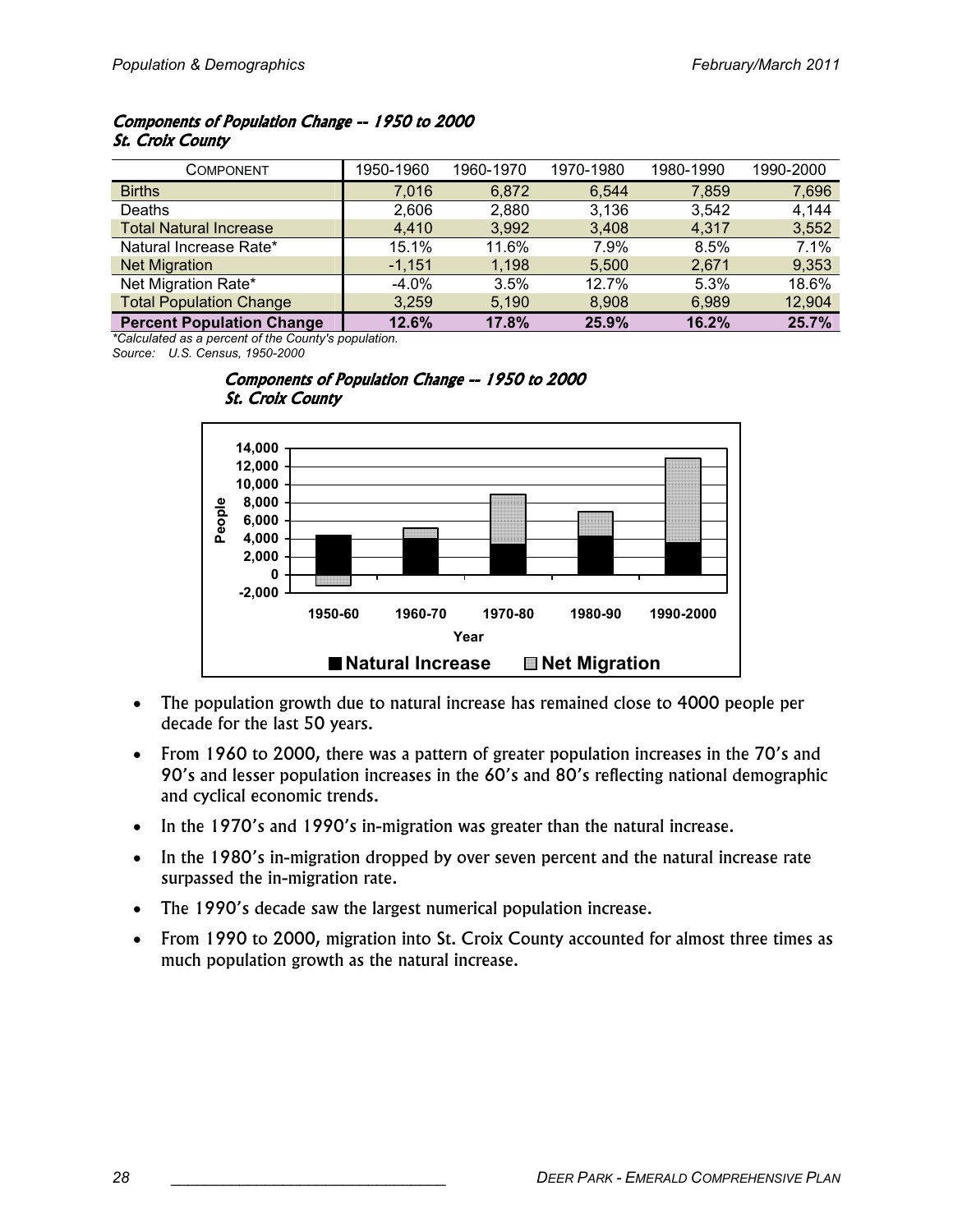Age – Sex Structure Census --2000 **St. Croix County** 



Age - Sex Structure Census -- 2000 Village of Deer Park

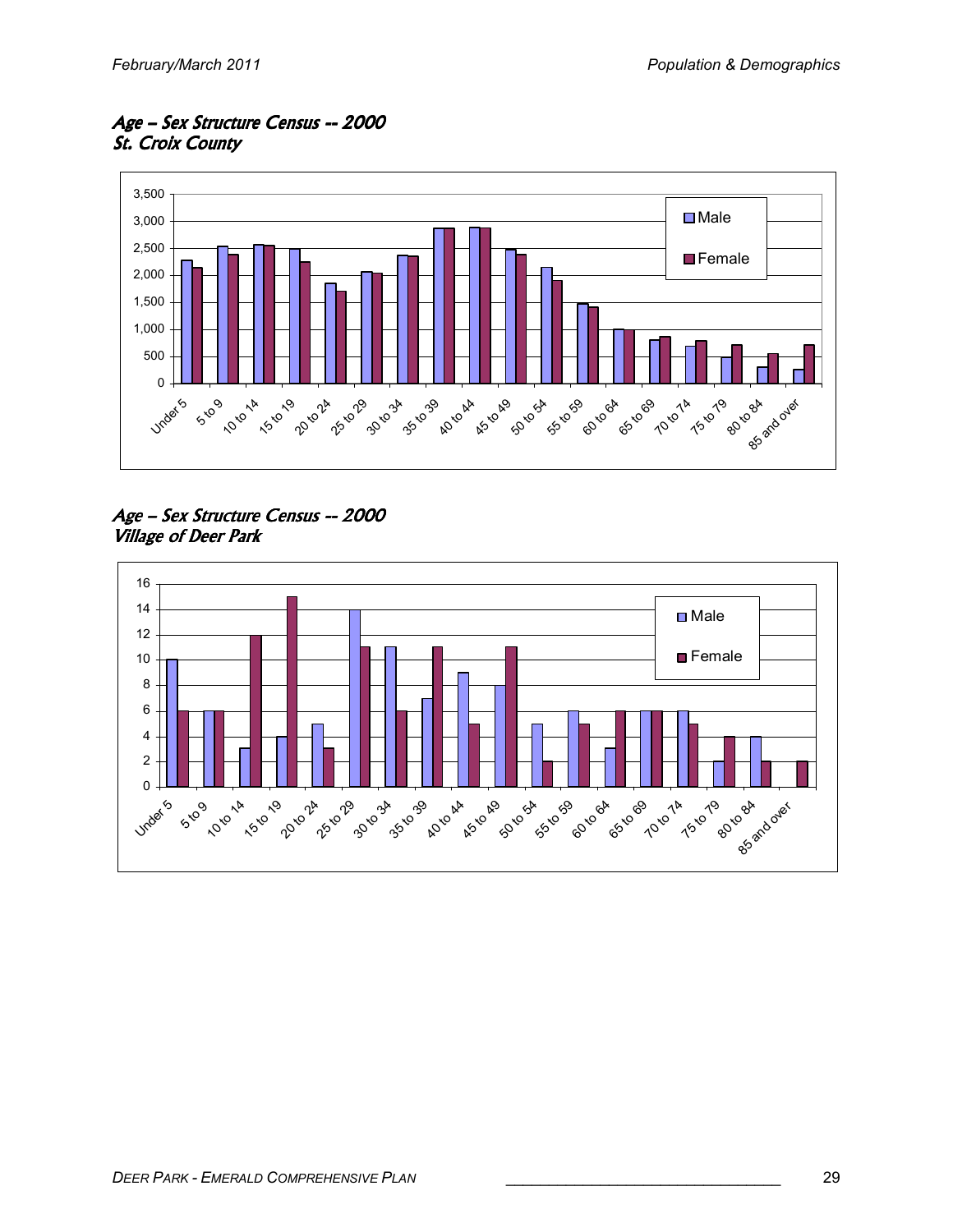Age – Sex Structure Census --2000 Town of Emerald - 2000



Source: U.S. Census 2000

- St Croix County's population structure includes the typical national pattern reflecting the baby boom generation (those born between 1946 and 1964) found in the 35 to 54 age groups.
- The County's population structure also reflects the next two population trends, the baby bust generation (those born from the mid-60's to mid-70's) found in the 20 to 34 age groups and the boomlet of children which occurred since the mid-80's.
- These patterns are clearly reflected in the Emerald population structure.
- The school age cohorts, ages 5 to 19, are generally equal at the County level and are represented similarly in the Town of Emerald.
- The Village of Deer Park's school age cohorts, ages 5 to 19 are much different, especially in the 10 to 19 age groups. This is not uncommon of a smaller population representation.
- The Village of Deer Park has a relatively high number in the age group of 25 to 29 compared to county and town counts. This could possibly be an indicator of affordable housing for young families.
- Over the next 20 years the baby boomers will be moving into the retirement age groups in very large numbers and the number of elderly in the county should increase significantly.
- The declining numbers in the 65 and over age groups in the Village of Deer Park and the Town of Emerald versus the county as a whole suggests the elderly are more likely to live in urban areas that offer more services than in rural communities.
- Some of the over 65 age group may also be moving out of the county to other areas designed for retirement living.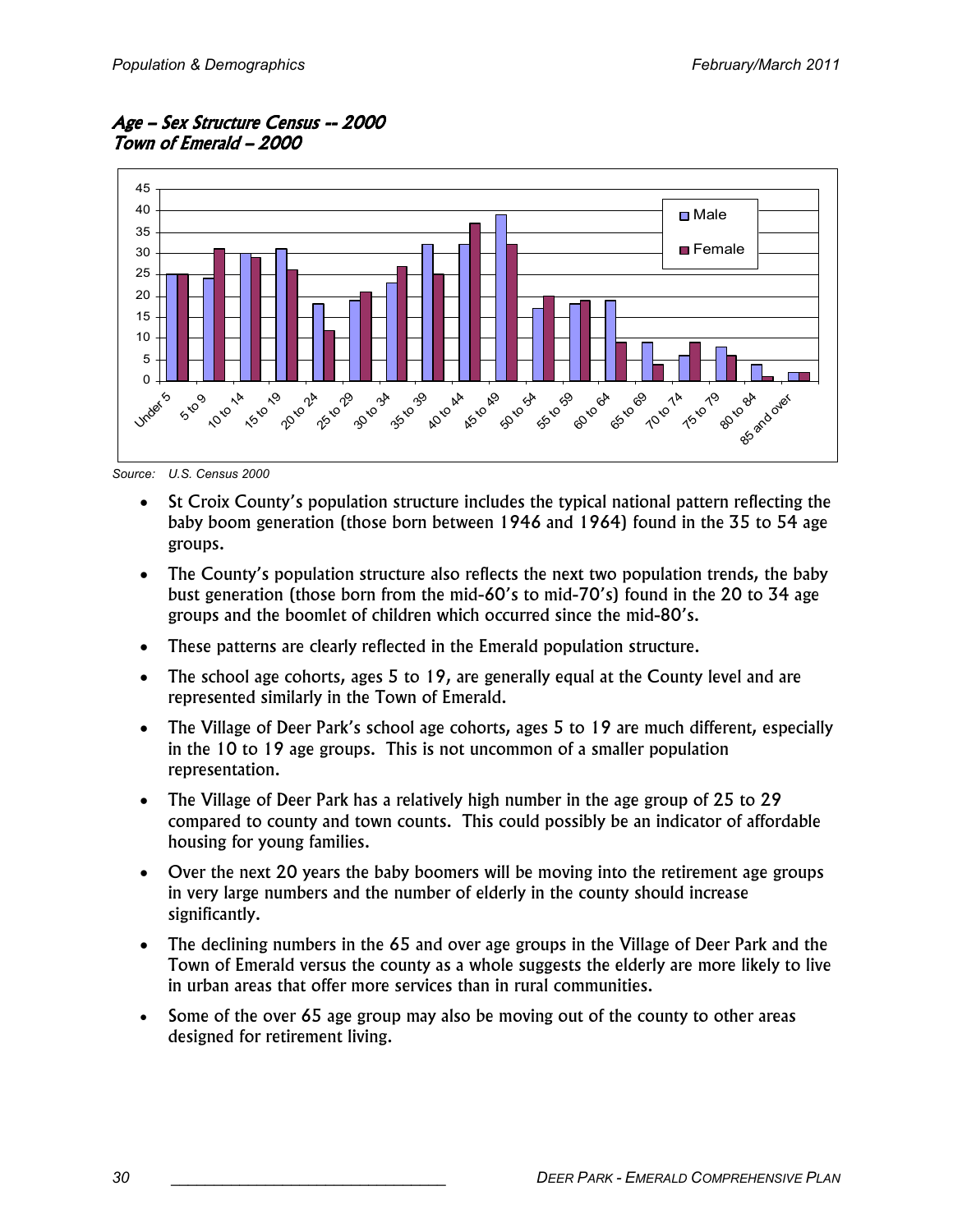# EDUCATION DEMOGRAPHICS

### Education Level by Minor Civil Division -- 2000 Deer Park - Emerald

| <b>COMMUNITY</b>        | <b>HIGH SCHOOL OR</b> | ASSOCIATES OR BACHELOR'S | <b>GRADUATE OR PROFESSIONAL</b> |
|-------------------------|-----------------------|--------------------------|---------------------------------|
|                         | LESS                  | <b>DEGREE</b>            | <b>DEGREE</b>                   |
| <b>Baldwin</b>          | 81.8%                 | 13.9%                    | 4.3%                            |
| Cady                    | 75.9%                 | 16.6%                    | 7.5%                            |
| Cylon                   | 72.2%                 | 23.1%                    | 4.6%                            |
| Eau Galle               | 75.9%                 | 20.5%                    | 3.6%                            |
| <b>Emerald</b>          | 80.5%                 | 16.7%                    | 2.8%                            |
| <b>Erin Prairie</b>     | 69.9%                 | 26.5%                    | 3.6%                            |
| Forest                  | 84.2%                 | 15.3%                    | 0.6%                            |
| Glenwood                | 80.7%                 | 16.7%                    | 2.6%                            |
| Hammond                 | 71.1%                 | 26.0%                    | 2.9%                            |
| Hudson                  | 52.5%                 | 38.0%                    | 9.5%                            |
| Kinnickinnic            | 58.7%                 | 31.8%                    | 9.6%                            |
| Pleasant Valley         | 62.8%                 | 29.2%                    | 7.9%                            |
| Richmond                | 73.1%                 | 21.1%                    | 5.9%                            |
| <b>Rush River</b>       | 80.5%                 | 17.1%                    | 2.4%                            |
| St. Joseph              | 58.5%                 | 29.8%                    | 11.7%                           |
| Somerset                | 65.8%                 | 27.5%                    | 6.7%                            |
| Springfield             | 78.6%                 | 16.2%                    | 5.3%                            |
| Stanton                 | 73.1%                 | 21.1%                    | 5.8%                            |
| <b>Star Prairie</b>     | 76.0%                 | 19.0%                    | 5.0%                            |
| Troy                    | 47.4%                 | 42.0%                    | 10.5%                           |
| Warren                  | 66.5%                 | 28.5%                    | 5.0%                            |
| V. Deer Park            | 83.5%                 | 14.4%                    | 2.1%                            |
| V. Star Prairie         | 80.5%                 | 14.5%                    | 5.0%                            |
| V. Wilson               | 81.7%                 | 18.2%                    | 0.0%                            |
| <b>St. Croix County</b> | 64.8%                 | 28.2%                    | 7.0%                            |

Source: U.S. Census 2000 Project communities are designated in bold type.

- Education levels in the Town of Emerald are somewhat lower, especially for post-secondary degrees, than the rest of St. Croix County.
- Education levels in the Village of Deer Park are slightly lower than the rest of St. Croix County, but are comparable to the demographically similar villages of Star Prairie and Wilson.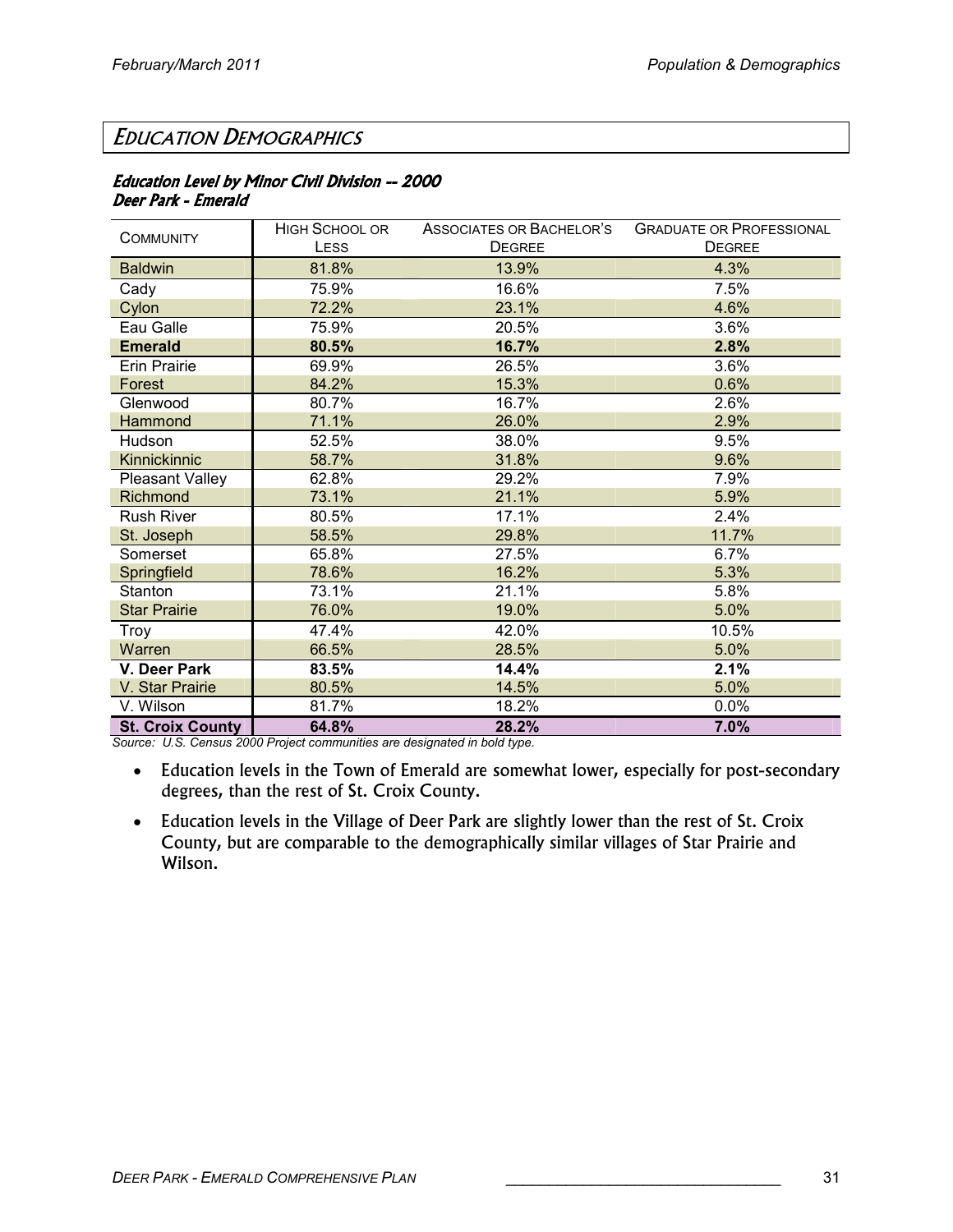# INCOME DEMOGRAPHICS



Percent Change in Median Household Income 1990 to 2000 St. Croix County - Deer Park & Emerald



- Incorporated areas have lower median incomes than their surrounding unincorporated areas.
- The median household income for St. Croix County was \$19,568 in 1980, \$36,716 in 1990 and \$54,934 in 2000, increases of 88 percent and 50 percent respectively.
- Emerald's median household income of \$47,500 in 2000 was below the county's level, yet a significant increase can be seen from1990 to 2000.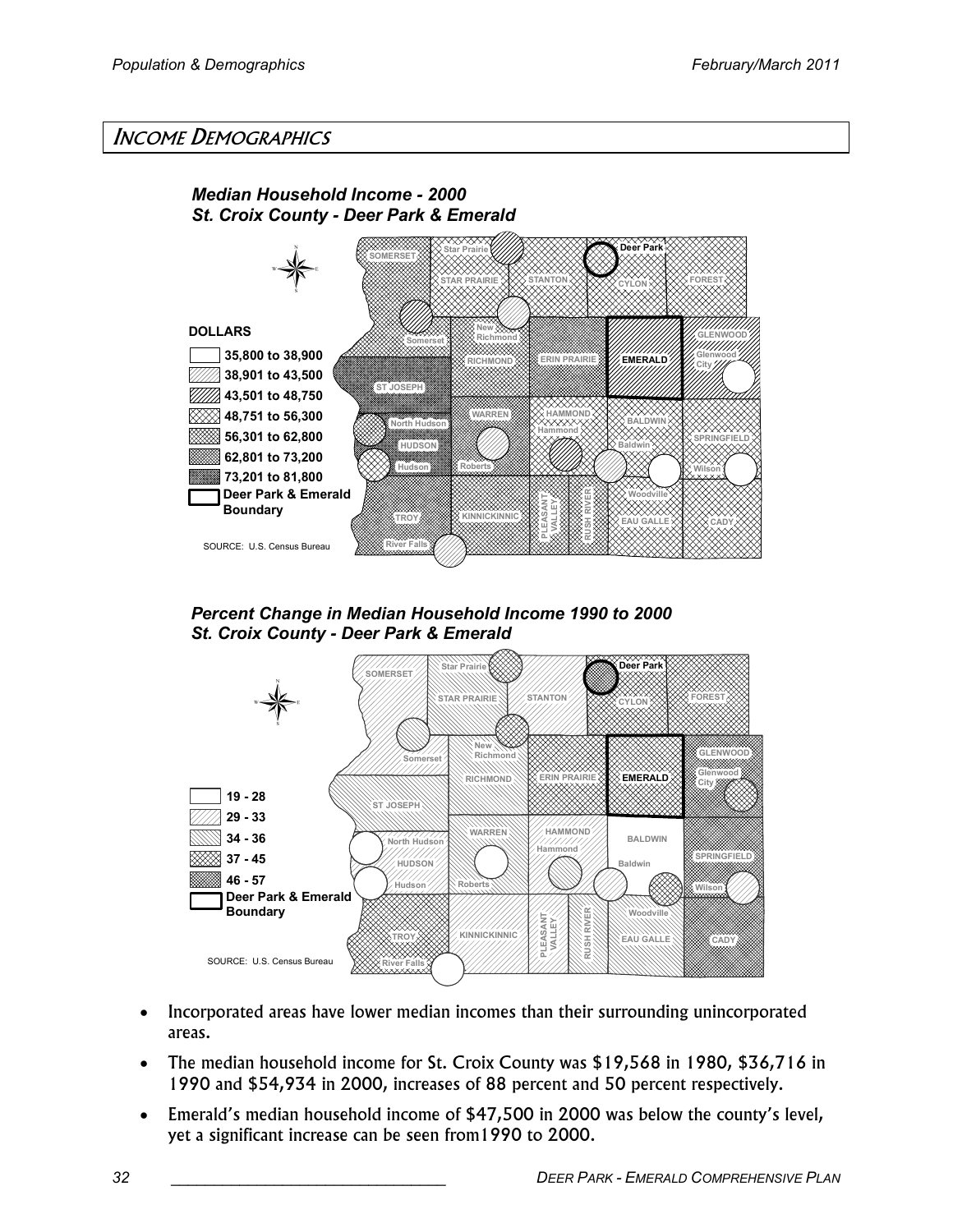• The Village of Deer Park's median household income of \$51,000 is near the county level and has been increasing.

HOUSEHOLD DEMOGRAPHICS



Percent Change in Total Housing Units 1990 to 2000 St. Croix County - Deer Park & Emerald

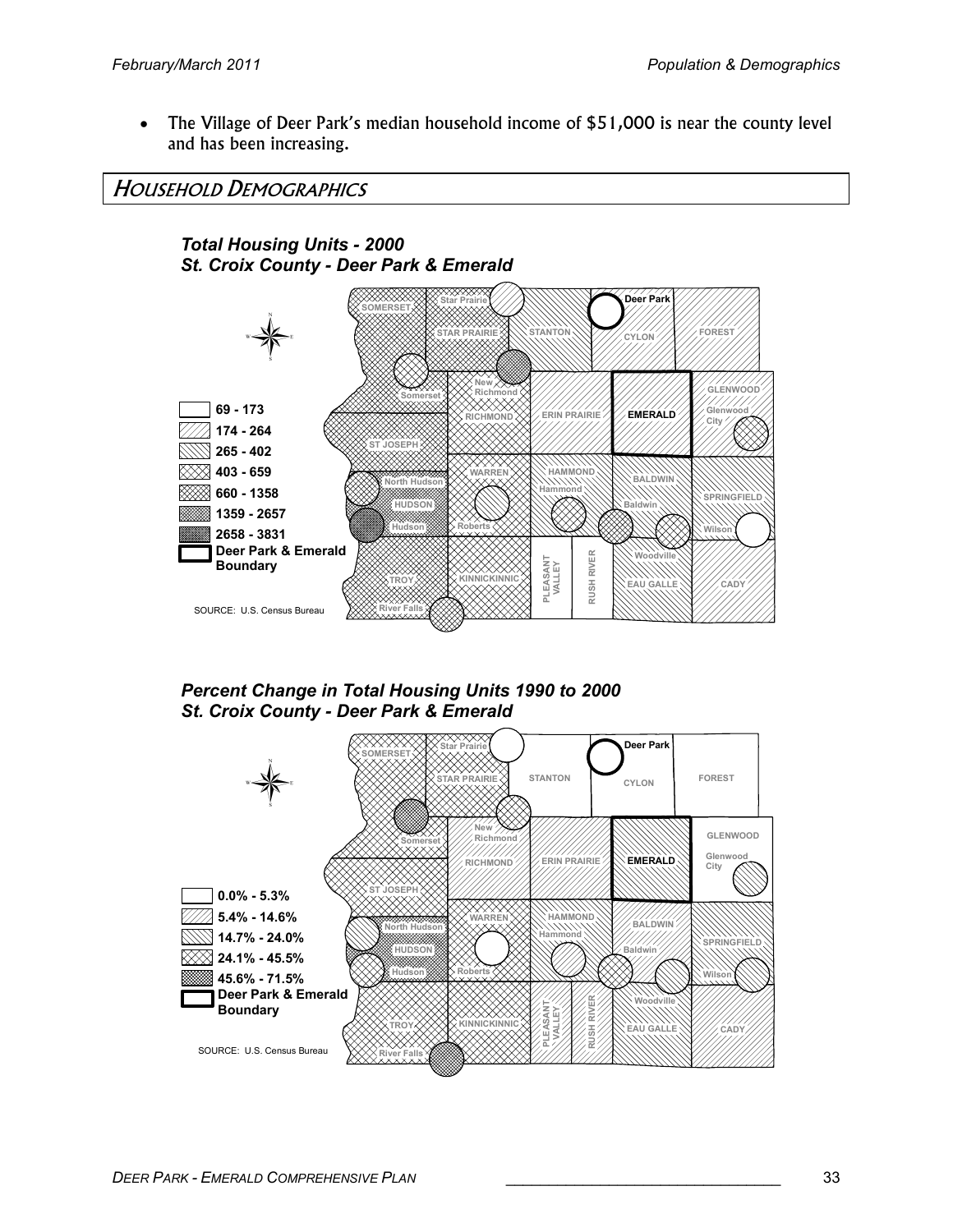### Total Housing Units -- 1970 to 2000 Deer Park - Emerald & Neighboring Communities

|                        | 1970             | 1980   | 1990             | 2000             | <b>AVG PER YR</b> |        | PERCENT CHANGE |           |
|------------------------|------------------|--------|------------------|------------------|-------------------|--------|----------------|-----------|
| <b>COMMUNITY</b>       |                  |        |                  |                  | 1970-2000         | 70-80  | 80-90          | $90 - 00$ |
| Towns                  |                  |        |                  |                  |                   |        |                |           |
| <b>Baldwin</b>         | 250              | 278    | 288              | 315              | 2.2               | 11.2%  | 3.6%           | 9.4%      |
| Cady                   | 209              | 246    | 240              | 264              | 1.8               | 17.7%  | $-2.4%$        | 10.0%     |
| Cylon                  | 181              | 228    | 227              | 232              | 1.7               | 26.0%  | $-0.4%$        | 2.2%      |
| Eau Galle              | $\overline{210}$ | 280    | 269              | 320              | $\overline{3.7}$  | 33.3%  | $-3.9%$        | 19.0%     |
| <b>Emerald</b>         | 163              | 191    | 203              | 244              | 2.7               | 17.2%  | 6.3%           | 20.2%     |
| <b>Erin Prairie</b>    | 128              | 197    | $\overline{208}$ | 234              | 3.5               | 53.9%  | 5.6%           | 12.5%     |
| Forest                 | 178              | 201    | 207              | 218              | 1.3               | 12.9%  | 3.0%           | 5.3%      |
| Glenwood               | 203              | 225    | 239              | 263              | 2.0               | 10.8%  | 6.2%           | 10.0%     |
| Hammond                | 200              | 251    | 271              | 318              | 3.9               | 25.5%  | 8.0%           | 17.3%     |
| Hudson                 | 256              | 596    | 1144             | 1962             | 56.9              | 132.8% | 91.9%          | 71.5%     |
| Kinnickinnic           | 205              | 336    | 364              | 492              | 9.6               | 63.9%  | 8.3%           | 35.2%     |
| <b>Pleasant Valley</b> | 87               | 110    | 128              | 150              | $\overline{2.1}$  | 26.4%  | 16.4%          | 17.2%     |
| Richmond               | 271              | 385    | 467              | 530              | 8.6               | 42.1%  | 21.3%          | 13.5%     |
| <b>Rush River</b>      | $\overline{119}$ | 153    | 151              | $\overline{173}$ | 1.8               | 28.6%  | $-1.3%$        | 14.6%     |
| St. Joseph             | 437              | 703    | 974              | 1259             | 27.4              | 60.9%  | 38.5%          | 29.3%     |
| Somerset               | 297              | 559    | 722              | 963              | 22.2              | 88.2%  | 29.2%          | 33.4%     |
| Springfield            | 235              | 263    | 268              | 299              | 2.1               | 11.9%  | 1.9%           | 11.6%     |
| Stanton                | 263              | 340    | 353              | 363              | $\overline{3.3}$  | 29.3%  | 3.8%           | 2.8%      |
| <b>Star Prairie</b>    | 412              | 558    | 761              | 1079             | 22.2              | 35.4%  | 36.4%          | 41.8%     |
| Troy                   | 463              | 795    | 1033             | 1328             | 28.8              | 71.7%  | 29.9%          | 28.6%     |
| Warren                 | 150              | 249    | 327              | 437              | 9.6               | 66.0%  | 31.3%          | 33.6%     |
| <b>Subtotal</b>        | 4,917            | 7,144  | 8,844            | 11,443           | 217.5             | 45.3%  | 23.8%          | 29.4%     |
| <b>Villages/Cities</b> |                  |        |                  |                  |                   |        |                |           |
| <b>Baldwin</b>         | 522              | 678    | 822              | 1144             | 20.7              | 29.9%  | 21.2%          | 39.2%     |
| <b>Deer Park</b>       | 79               | 90     | 98               | 94               | 0.5               | 13.9%  | 8.9%           | $-4.1%$   |
| Hammond                | 267              | 367    | 406              | 438              | $\overline{5.7}$  | 37.5%  | 10.6%          | 7.9%      |
| North Hudson           | 472              | 753    | 1122             | 1358             | 29.5              | 59.5%  | 49.0%          | 21.0%     |
| Roberts                | $\overline{143}$ | 281    | 389              | 402              | 8.6               | 96.5%  | 38.4%          | 3.3%      |
| Somerset               | 232              | 318    | 417              | 659              | 14.2              | 37.1%  | 31.1%          | 58.0%     |
| Spring Valley*         | $\overline{0}$   | 1      | $\overline{0}$   | $\mathbf 0$      | $\overline{0.0}$  | 100%   | $-100%$        | 0.0%      |
| <b>Star Prairie</b>    | 122              | 163    | 201              | 215              | 3.1               | 33.6%  | 23.3%          | 7.0%      |
| Wilson                 | 57               | 59     | 57               | 69               | 0.4               | 3.5%   | $-3.4%$        | 21.1%     |
| Woodville              | 163              | 278    | 371              | 460              | 9.9               | 70.6%  | 33.5%          | 24.0%     |
| <b>Glenwood City</b>   | 278              | 378    | 418              | 491              | 7.1               | 36.0%  | 10.6%          | 17.5%     |
| Hudson                 | 1613             | 2055   | 2634             | 3831             | 73.9              | 27.4%  | 28.2%          | 45.4%     |
| New Richmond           | 1223             | 1665   | 2025             | 2657             | 47.8              | 36.1%  | 21.6%          | 31.2%     |
| <b>River Falls**</b>   | 288              | 535    | 715              | 1002             | 23.8              | 85.8%  | 33.6%          | 40.1%     |
| <b>Subtotal</b>        | 5,459            | 7,621  | 9,675            | 12,820           | 245.4             | 39.6%  | 27.0%          | 32.5%     |
| <b>St. Croix</b>       | 10,376           | 14,765 | 18,519           | 24,263           | 463.0             | 42.3%  | 25.4%          | 31.0%     |

Source: U.S. Census Bureau 1970-2000 Summary File 1

\*Portion of Spring Valley in St. Croix County. \*\*Portion of River Falls in St. Croix County

- In St. Croix County the number of housing units increased by 5,746 units from 1990 to 2000, a 31 percent increase.
- From 1970 to 2000 an average of 463 units per year was constructed in St. Croix County.
- Emerald's greatest increase in housing units occurred during the 1990's with 41 new units, a 20.2 percent increase.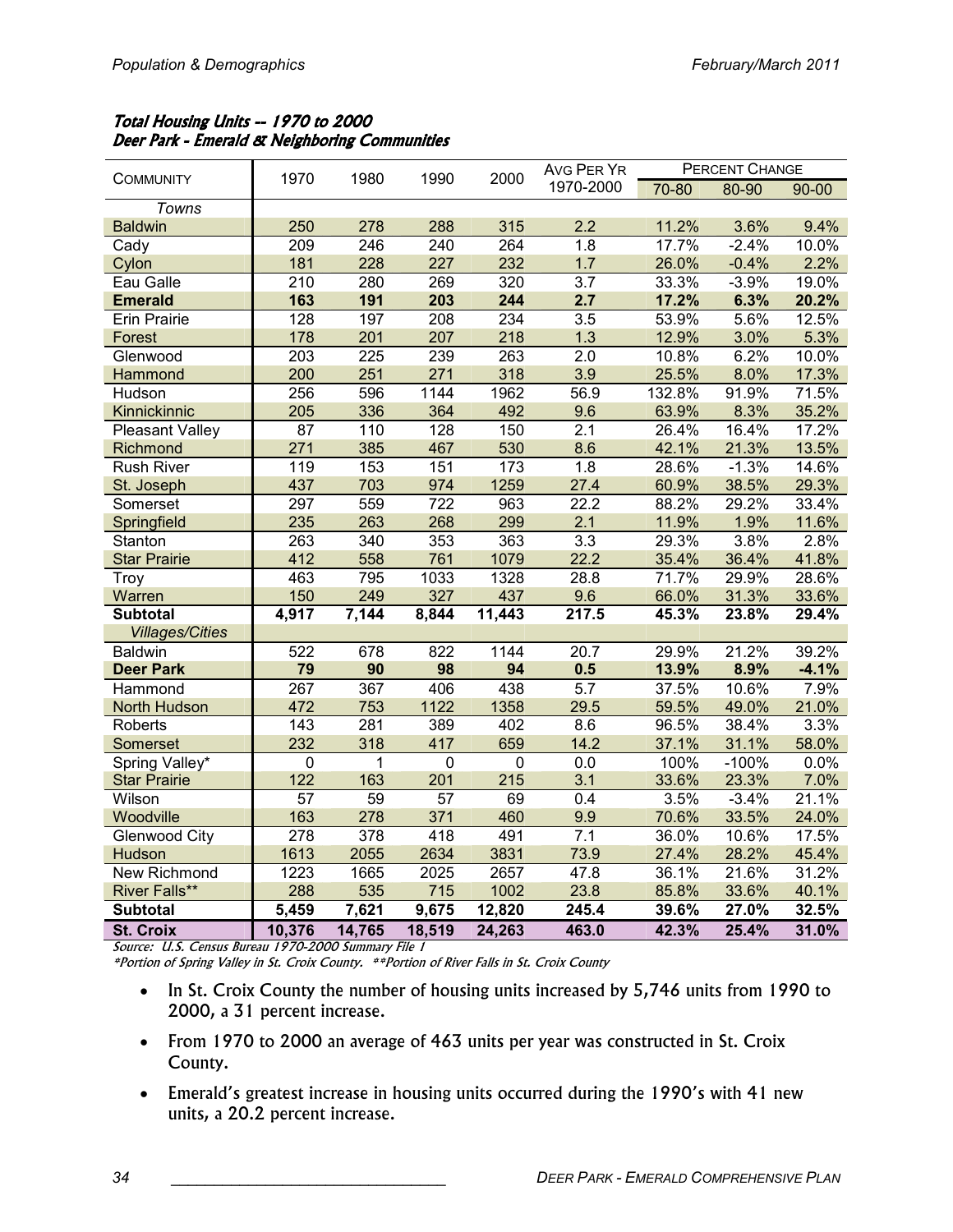• The Village of Deer Park experienced modest increases in housing units from 1970 to 1990, but saw a loss of 4 units from 1990 to 2000. This is indicative of the surrounding area of the northeast portion of the county.

| Persons Per Housing Unit -- 1970 to 2000      |
|-----------------------------------------------|
| Deer Park - Emerald & Neighboring Communities |

| <b>TOWN</b>             | 1970 | 1980 | 1990 | 2000 | <b>PERCENT CHANGE</b> |         |           |  |
|-------------------------|------|------|------|------|-----------------------|---------|-----------|--|
|                         |      |      |      |      | 70-80                 | 80-90   | $90 - 00$ |  |
| <b>Emerald</b>          | 3.95 | 3.54 | 3.30 | 2.93 | $-10.4%$              | $-6.8%$ | $-11.2%$  |  |
| <b>Baldwin</b>          | 3.65 | 3.49 | 3.25 | 2.94 | $-4.4%$               | $-6.9%$ | $-9.5%$   |  |
| Cylon                   | 3.52 | 3.32 | 3.06 | 2.77 | $-5.7\%$              | $-7.8%$ | $-9.5%$   |  |
| <b>Erin Prairie</b>     | 4.23 | 3.46 | 3.27 | 2.90 | $-18.2%$              | $-5.5%$ | $-11.3%$  |  |
| Glenwood                | 3.96 | 3.28 | 3.11 | 2.97 | $-17.2%$              | $-5.2%$ | $-4.5%$   |  |
| V. Deer Park            | 3.01 | 2.64 | 2.52 | 2.49 | $-12.3%$              | $-4.5%$ | $-1.2%$   |  |
| V. Star Prairie         | 3.20 | 2.82 | 2.63 | 2.71 | $-11.9%$              | $-6.7%$ | 3.0%      |  |
| V. Wilson               | 2.71 | 2.87 | 3.02 | 2.67 | 5.9%                  | 5.2%    | $-11.6%$  |  |
| <b>St. Croix County</b> | 3.48 | 2.99 | 2.81 | 2.66 | $-14.1%$              | $-6.0%$ | $-5.3%$   |  |

Source: U.S. Census Bureau





- The average number of people per household has continued to decline in most of St. Croix County.
- Emerald had a higher average number of people per household than the county average. The town's average is very similar to surrounding towns.
- From 1990 to 2000, the average persons per household in Emerald declined at a faster rate than St. Croix County, this is similar to most of the neighboring towns.
- The Town of Emerald continues to have mostly single-family style housing, while the cities and villages continue to offer other types of housing such as multifamily,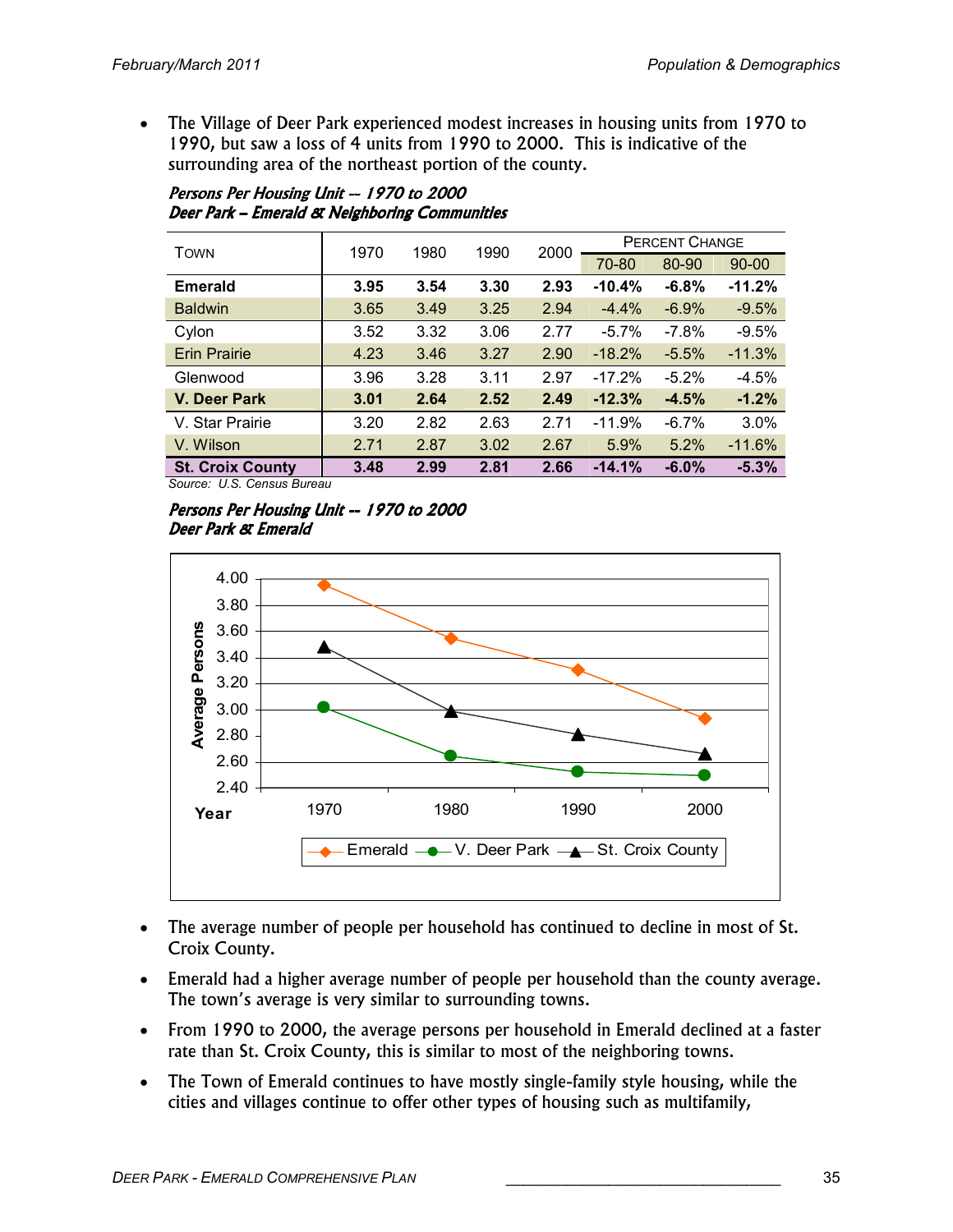condominiums and town homes which are usually occupied by retirees, singles, or others with generally smaller household sizes.

- Since 1970, the Village of Deer Park has had a lower average number of people per household than the county average. However, between 1990 and 2000 it dropped very slightly, almost remaining flat.
- Deer Park is somewhat of an anomaly; it has a lower average number of people per household than similar villages like Star Prairie and Wilson. This may be accounted for because the village has only one multifamily, senior housing structure and the remainder of the village is single-family housing.
- The decreasing household sizes in combination with the increasing lifespan of county residents, accounts for the rural towns declining household sizes but increasing number of housing units.

# EMPLOYMENT DEMOGRAPHICS

#### Employment of Residents -- 1970 to 2000 **St. Croix County**

| EMPLOYMENT                          |                             | <b>YEAR</b>                    |                               |        | <b>PERCENT CHANGE</b> |          |           |  |
|-------------------------------------|-----------------------------|--------------------------------|-------------------------------|--------|-----------------------|----------|-----------|--|
| <b>CATEGORIES</b>                   | 1970                        | 1980                           | 1990                          | 2000   | 70-80                 | 80-90    | $90 - 00$ |  |
| Ag., Forestry & Mining              | 1,993                       | 2,077                          | 1,820                         | 1,093  | 4.2%                  | $-12.4%$ | $-39.9%$  |  |
| Construction                        | 786                         | 1,029                          | 1,438                         | 2.581  | 30.9%                 | 39.7%    | 79.5%     |  |
| Manufacturing                       | 3,277                       | 5,669                          | 7,274                         | 8,268  | 73.0%                 | 28.3%    | 13.7%     |  |
| Trans., Utils. & Comm.              | 738                         | 1,135                          | 1,736                         | 2,131  | 53.8%                 | 53.0%    | 22.8%     |  |
| Wholesale/Retail                    | 2,425                       | 3,676                          | 5.019                         | 4.598  | 51.6%                 | 36.5%    | $-8.4\%$  |  |
| Finance, Ins. & Real E.             | 374                         | 820                            | 1,753                         | 2,471  | 119.3%                | 113.8%   | 41.0%     |  |
| <b>Services</b>                     | 2,983                       | 4,589                          | 7,843                         | 12,036 | 53.8%                 | 70.9%    | 53.5%     |  |
| Government                          | 407                         | 529                            | 849                           | 1,117  | 30.0%                 | 60.5%    | 31.6%     |  |
| Information                         | $\star$                     | $\star$                        | *                             | 610    | $\ast$                | *        | $\star$   |  |
| <b>Total</b><br>. <i></i><br>$\sim$ | 12,983<br>$\cdots$ $\cdots$ | 19,524<br>$\sim$ $\sim$ $\sim$ | 27,732<br>$\sim$ 0.000 $\sim$ | 34,905 | 50.4%                 | 42.0%    | 25.9%     |  |

Source: U.S. Census Bureau New Employment Category in 2000 Census

#### Employment of Residents -- 1980 to 2000 **Town of Emerald**

| <b>EMPLOYMENT</b>       |                | YEAR    |      |         | PERCENT OF TOTAL | <b>PERCENT CHANGE</b> |          |           |
|-------------------------|----------------|---------|------|---------|------------------|-----------------------|----------|-----------|
| <b>CATEGORIES</b>       | 1980           | 1990    | 2000 | 1980    | 1990             | 2000                  | 80-90    | $90 - 00$ |
| Ag., Forestry & Mining  | 124            | 87      | 62   | 46.1%   | 26.7%            | 15.6%                 | $-29.8%$ | $-28.7%$  |
| Construction            | 13             | 18      | 30   | 4.8%    | 5.5%             | 7.5%                  | 38.5%    | 66.7%     |
| Manufacturing           | 60             | 77      | 102  | 22.3%   | 23.6%            | 25.6%                 | 28.3%    | 32.5%     |
| Trans., Utils. & Comm.  | 9              | 29      | 28   | 3.3%    | 8.9%             | 7.0%                  | 222.2%   | $-3.4%$   |
| Wholesale/Retail        | 30             | 35      | 38   | 11.2%   | 10.7%            | 9.5%                  | 16.7%    | 8.6%      |
| Finance, Ins. & Real E. | $\overline{2}$ | 7       | 9    | 0.7%    | 2.1%             | 2.3%                  | 250.0%   | 28.6%     |
| Services                | 23             | 60      | 117  | 8.6%    | 18.4%            | 29.4%                 | 160.9%   | 95.0%     |
| Government              | 8              | 13      | 7    | 3.0%    | 4.0%             | 1.8%                  | 62.5%    | $-46.2%$  |
| Information             | $\star$        | $\star$ | 5    | $\star$ | $\star$          | 1.3%                  | $\star$  | $\star$   |
| <b>Total</b>            | 269            | 326     | 398  | 100%    | 100%             | 100%                  | 21.2%    | 22.1%     |

Source: U.S. Census Bureau \*New Employment Category in 2000 Census